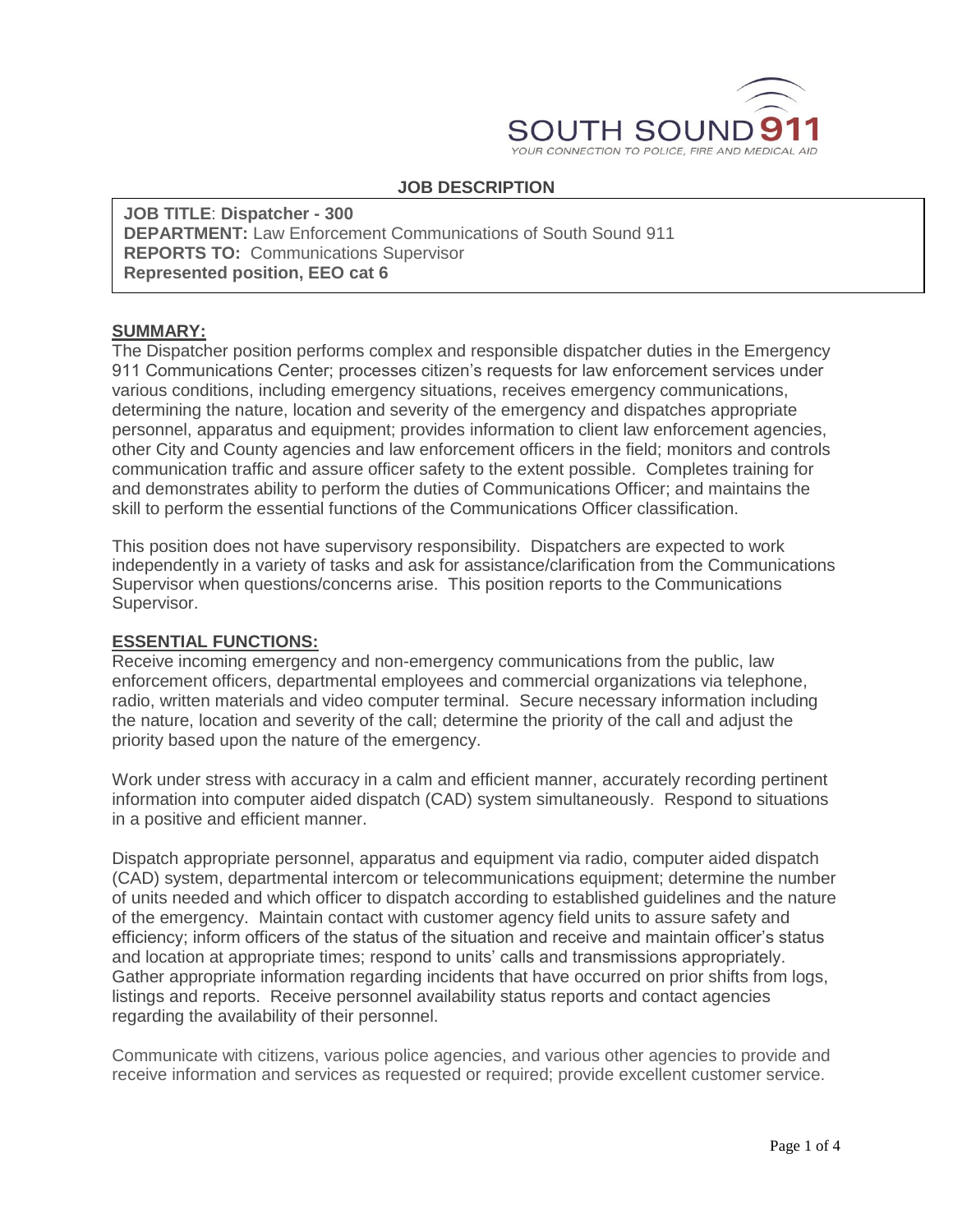Provide training and orientation to new employees; assist coworkers as necessary when available; work in a team environment. Attend meetings or training during shift or on overtime as directed.

Operate a variety of department equipment such as a variety of radio and telephone equipment, personal computer, Computer Aided Dispatch (CAD) software, alarm monitoring systems, notification systems, TDD, playback recorders; monitor a variety of safety and security devices such as television camera monitoring equipment, door security recorder equipment, many active radio channels and phone lines including emergency and non-emergency, and relay appropriate information to affected field units.

Enter and update a variety of detailed information into the computer terminal including the nature and location of calls received and premise histories; prepare and maintain various logs, listings, schedules and files; testify in court as required.

Answer incoming calls on emergency and non-emergency lines; determine type of service or information required; obtain and process required information and transmit to appropriate dispatcher according to established guidelines and procedures for priority or emergency calls; initiate requests for services for routine calls received.

Work overtime on a volunteer basis or assigned and mandatory to cover staffing needs. There is more overtime during vacation and/or illness periods and during seasonal workload peaks. May include both extended shift or work on scheduled day(s) off. Range of overtime per payroll period could be 0 to 36 hours. Cover on-call assignments on a voluntary basis or assigned and mandatory to support operational needs.

# **QUALIFICATIONS:**

Graduation from high school or equivalent. Ability to perform split ear functions. Two years of experience involving considerable public contact and multi-tasking.

### **KNOWLEDGE AND EXPECTATIONS:**

Understand emergency services, communication codes, procedures, and geography of area served.

Read, interpret, explain, apply and follow applicable laws, ordinances, codes, regulations, policies and procedures.

Read and interpret paper and/or electronic maps.

Prepare clear and concise reports using law enforcement report preparation procedures.

Perform limited clerical duties such as filing, duplications and typing.

Work appropriately with confidential material and information.

Keyboarding at 45 words net per minute from clear copy.

Work with speed and accuracy.

Follow safety rules and regulations.

Proficient with Microsoft Office software and database applications, peripheral equipment, fax machine, phone system, radio systems, and teletype.

Communicate efficiently and effectively both orally and in writing using tact, patience and courtesy.

Communicate fluently in English.

Maintain cooperative and effective working relationships with others.

Analyze situations quickly and adopt an effective course of action.

Organize work with many interruptions and multiple tasks to meet schedules and timelines.

# **LICENSES, CERTIFICATES AND OTHER REQUIREMENTS:**

Due to the confidential nature and demands of this position, candidates must possess an exemplary personal history and pass a background investigation as part of the pre-conditional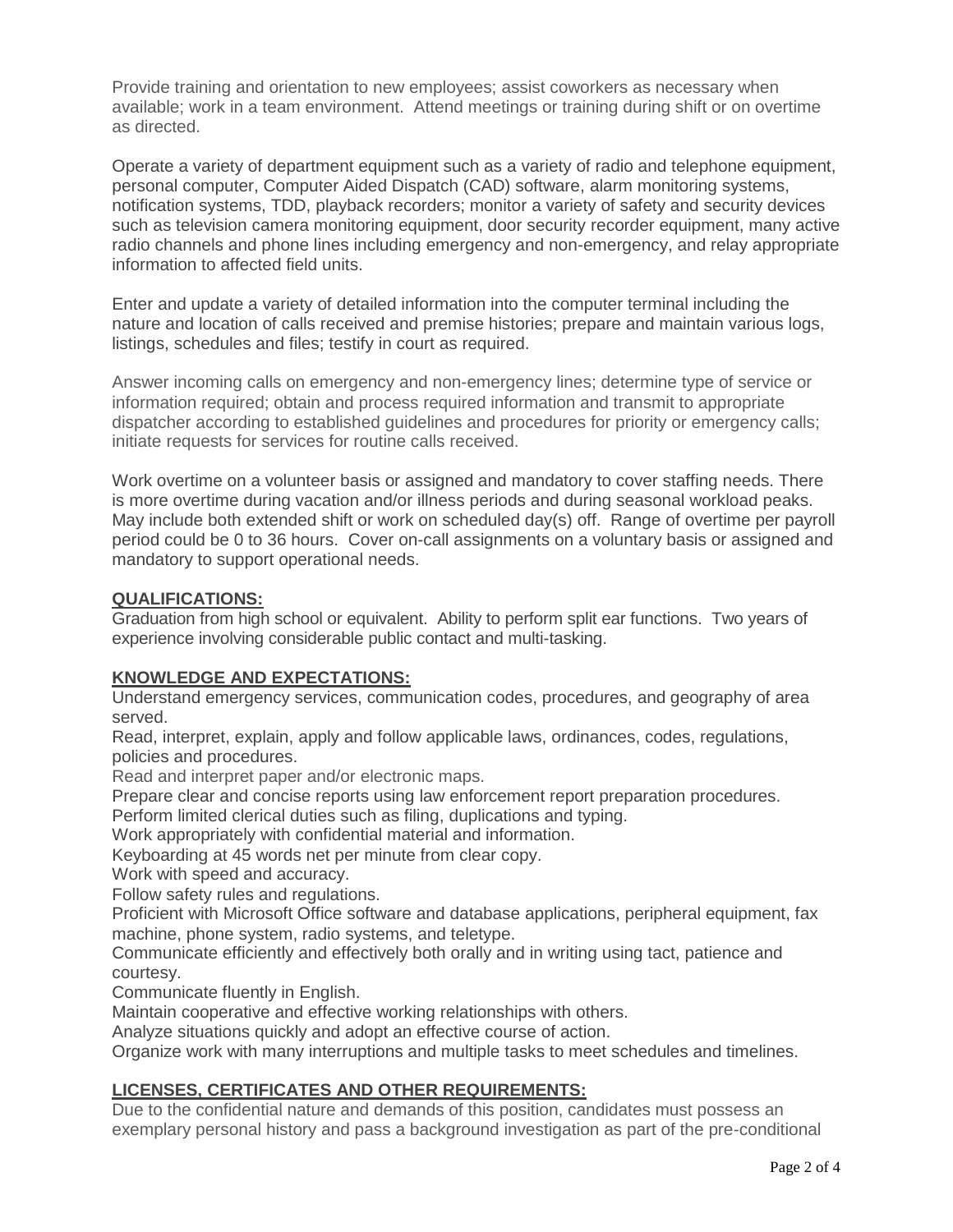offer of employment.

Maintain Washington State Patrol ACCESS Level I certification.

Completion of FEMA courses IS-100 and IS-700.

**WORK HOURS:** 12 hour shift with 30 minute lunch break and two fifteen minute breaks. Shift is 6 a.m. to 6 p.m., or 6 p.m. to 6a.m. Work 40-hour shift anytime during a seven-day period including holidays. Shift is bid and awarded based on seniority. Rotate through a relief shift.

### **PHYSICAL REQUIREMENTS:**

Work overtime on a volunteer basis or assigned and mandatory to cover staffing needs. There is more overtime during vacation and/or illness periods and during seasonal workload peaks. May include both extended shift or work on scheduled day(s) off. Range of overtime per payroll period could be 0 to 36 hours. The physical demands described here are representative of those that must be met by an employee to successfully perform the essential functions of this job. While performing the duties of this job, the employee is regularly required to sit at a computer terminal, use hands to and arms to reach, finger, handle, or feel, and finger dexterity necessary to operate equipment used in the position.

The employee is required to talk, see, and hear. Specific vision abilities required by this job include close vision, distance vision, peripheral vision, depth perception and ability to adjust focus. There is some standing, walking, sitting, bending/stooping, pushing/pulling and minimal lifting associated with the classification as it is currently performed. Ability to travel and attend meetings away from regular work site may be required.

Subject to lifting up to 10 pounds; standing, bending, stooping and reaching or sitting for twelve hour periods, continuous contact with monitors, and noise from communications and office equipment.

Fully adjustable ergonomic chairs; adjustable workstations have a variety of lighting according to individual preference; wrist rest, footrest, and non-glare computer screen.

| <b>Activity</b> | <b>Percentage of time</b> | <b>Activity</b> | <b>Pounds</b> |
|-----------------|---------------------------|-----------------|---------------|
| Standing        | Optional                  | Pulling         | 10 lbs.       |
| Walking         | 5% of time                | Pushing         | 10 lbs.       |
| Sitting         | 95% of time               | Lifting         | 10 lbs.       |
|                 |                           | Carrving        | 10 lbs.       |

### **ANALYSIS OF PHYSICAL DEMANDS OF POSITION**

**WORKING ENVIRONMENT:** Employee works in an indoor climate-controlled office environment. The noise level in the work environment is usually quiet to normal conversation levels. Work requires extended periods of concentration and sedentary work at a work station. Work is subject to frequent interruptions and normal office noise. Potential hazards are consistent within an office environment.

### **MACHINES/TOOLS/EQUIPMENT/WORK AIDS:**

Personal computer, Computer Aided Dispatch (CAD) software, various maps, radio system, copy machines, telephone, fax machine, E-mail, calculators, headsets, printers.

**ADDITIONAL COMMENTS:** The statements herein are intended to describe the general nature and level of work performed by employee(s) in this job title. The statements are not a complete list of responsibilities, duties and skills required of employee(s) in this job title. Furthermore, the